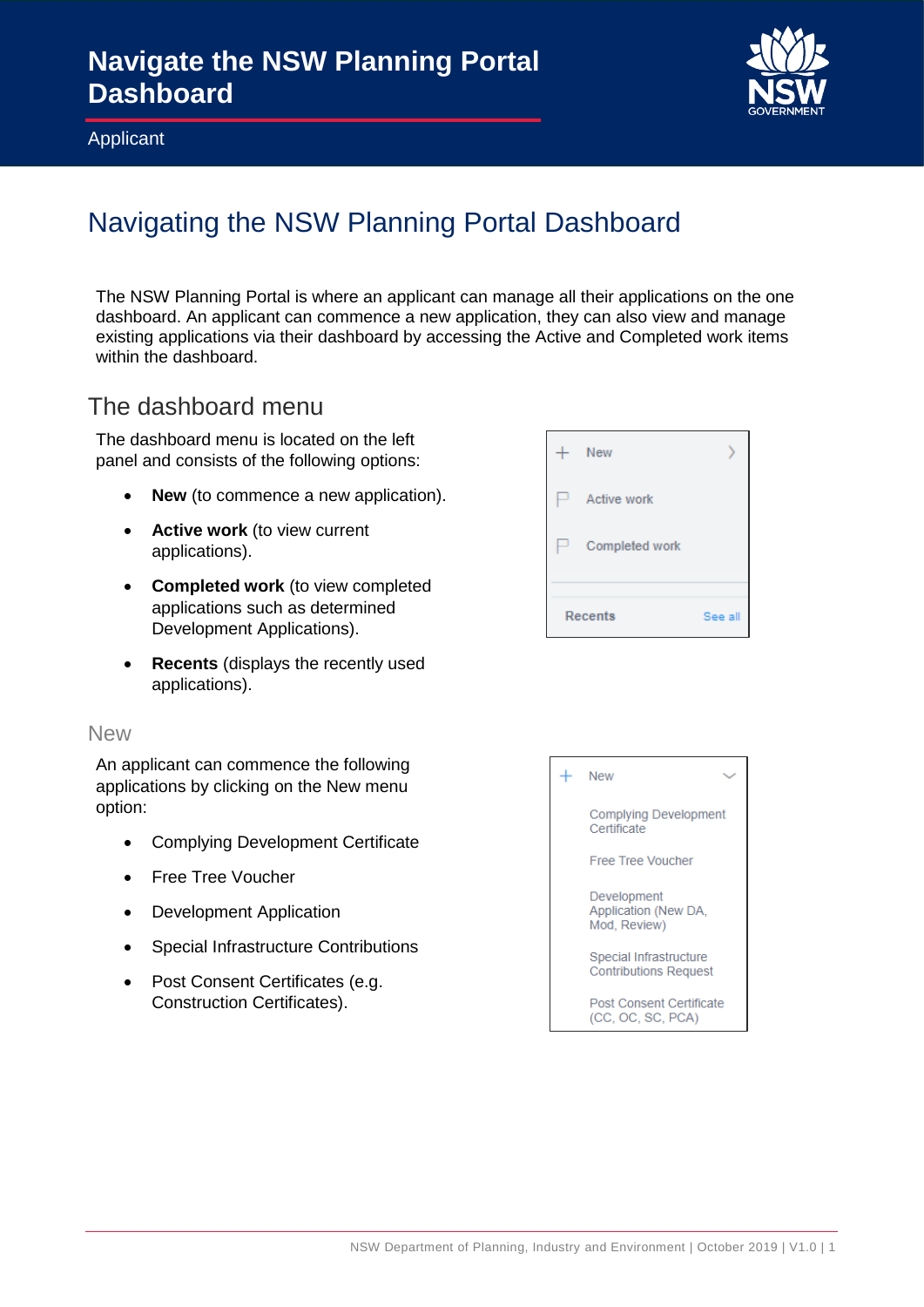# **Navigate the NSW Planning Portal Dashboard**



### Applicant

### Active work

Active work consists of all applications that are currently active on the NSW Planning Portal. There are several columns which provides information about each application that is active.

| <b>Active work</b> |                      |             |          |          |                                                  |                                     |   |                                                           |                                 |   |
|--------------------|----------------------|-------------|----------|----------|--------------------------------------------------|-------------------------------------|---|-----------------------------------------------------------|---------------------------------|---|
|                    |                      |             |          |          |                                                  |                                     |   |                                                           |                                 |   |
|                    | Performance <b>O</b> | Days Lapsed | $\equiv$ |          | Submitted Date = Reference Number = Site Address |                                     | ₹ | <b>Status</b>                                             | <b>Application Type</b>         | Ξ |
|                    |                      | 80          |          | 13/08/19 | <b>CNR-1929</b>                                  | 2 BELMONT STREET SUTHERLAND<br>2232 |   | Additional information requested Concurrence and Referral |                                 |   |
|                    |                      | 80          |          | 13/08/19 | CNR-1930                                         | 2 BELMONT STREET SUTHERLAND<br>2232 |   | <b>Under assessment</b>                                   | Concurrence and Referral        |   |
|                    |                      |             |          | 13/08/19 | <b>CNR-1934</b>                                  | 2 BELMONT STREET SUTHERLAND<br>2232 |   | <b>Under assessment</b>                                   | <b>Concurrence and Referral</b> |   |
|                    |                      | 80          |          | 12/08/19 | <b>PAN-711</b>                                   | 2 BELMONT STREET SUTHERLAND<br>2232 |   | <b>Under assessment</b>                                   | <b>Development Application</b>  |   |

### **Column descriptions**

| <b>Column Name</b>      | <b>Description</b>                                                                                                                                                                                     |
|-------------------------|--------------------------------------------------------------------------------------------------------------------------------------------------------------------------------------------------------|
| Performance             | This is only applicable for Concurrence and Referrals once the clocks have started<br>and indicates if applications are within assessment periods. Uses the traffic light<br>colour system as follows: |
|                         | Green – application is within the assessment period.                                                                                                                                                   |
|                         | Amber – response is now overdue.                                                                                                                                                                       |
|                         | Red – response is overdue and urgent action is required.<br>٠                                                                                                                                          |
| Days Lapsed             | Number of days lapsed since application was accepted.                                                                                                                                                  |
| <b>Submitted Date</b>   | The date the application was submitted by applicant.                                                                                                                                                   |
| Reference Number        | The unique reference number of the application.                                                                                                                                                        |
| <b>Site Address</b>     | The address of the site on the application.                                                                                                                                                            |
| <b>Status</b>           | The current status of the application.                                                                                                                                                                 |
| <b>Application Type</b> | The type of application submitted.                                                                                                                                                                     |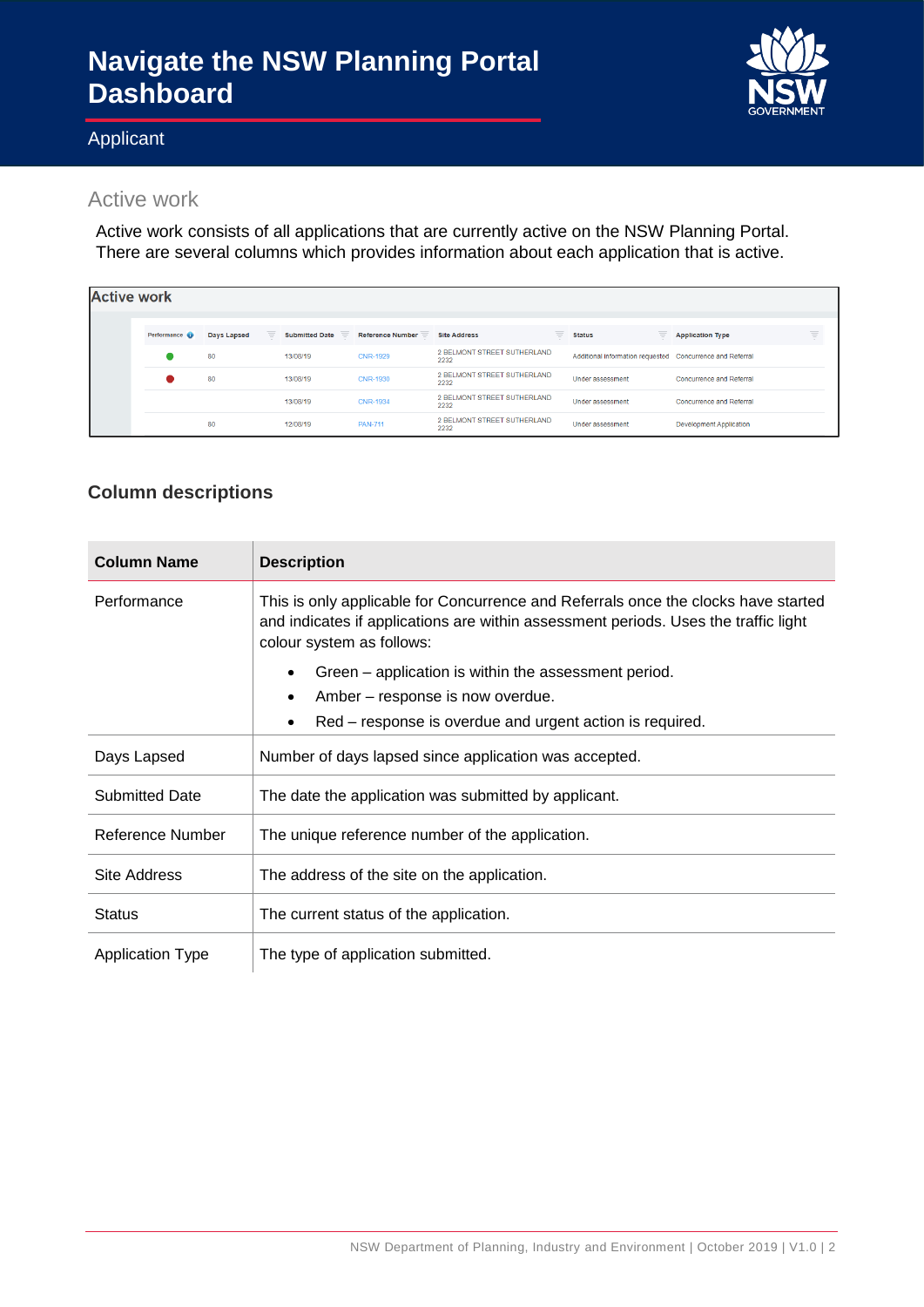# **Navigate the NSW Planning Portal Dashboard**

#### Applicant

### Completed work

This is where all completed work is held for all applications. All the relevant documentation that was part of any application is stored permanently against each application and can be accessed at any time by the applicant, by clicking onto the reference number to open the application.

#### **Recents**

The Recents option on the left panel displays the last five applications the applicant has accessed.

**Clicking** 'See all' will display a comprehensive list of recent applications.



## Sorting and filtering

To find an application, you can use either the **column filter** or **search functions.**

#### Sorting and Filtering Columns

- **1. Click** a column heading to sort by that column.
- **2. Click** the filter icon to the right of a column heading to open the Filter panel for that column.
- **3.** Use the contents listed to filter for a specific entry. You can only filter by one column at a time, but you may check multiple options within each filter. Once all options have been selected, **click** the Apply button.



**Note**: The information contained within the dashboard will change to show only those with the specific filter applied.